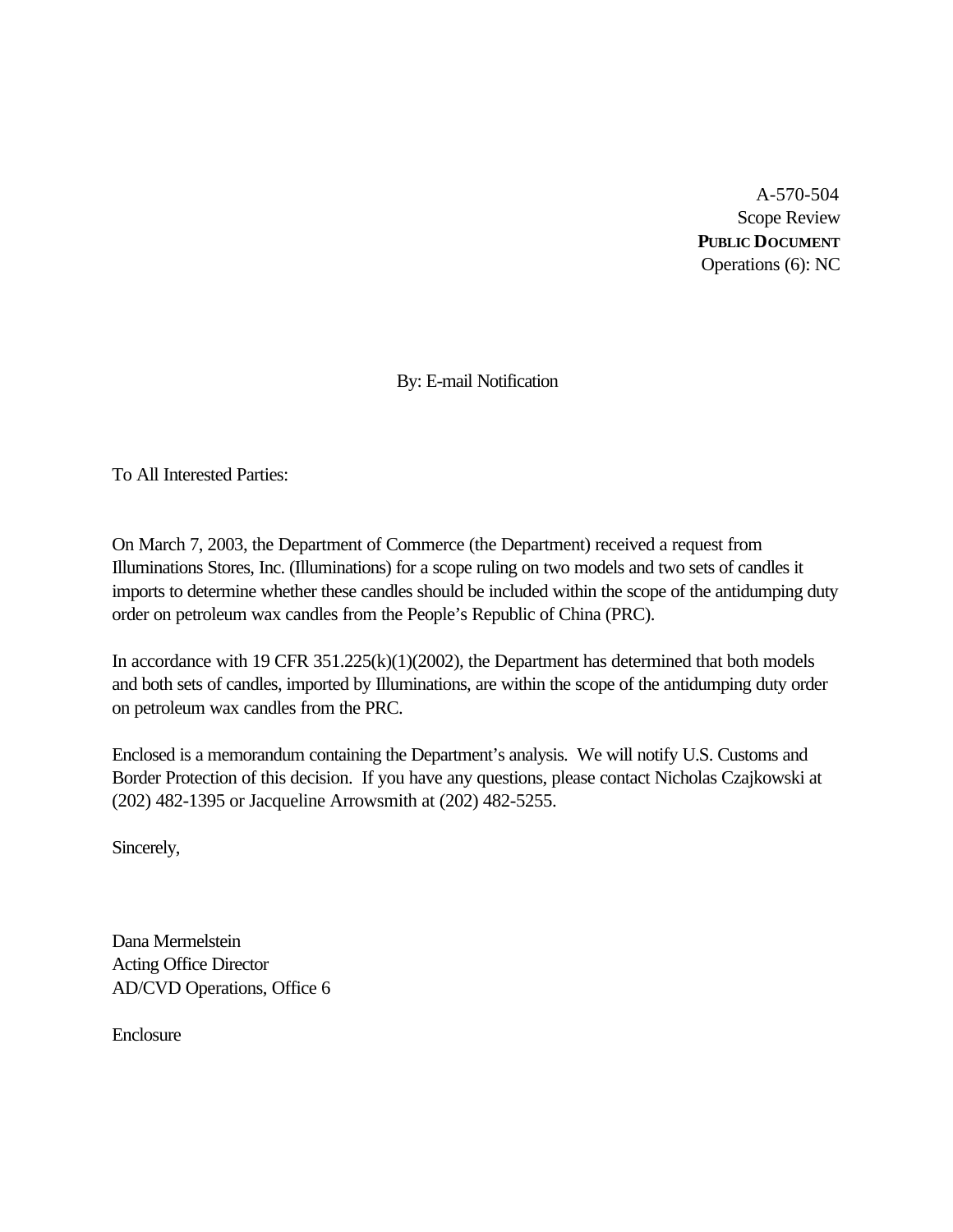A-570-504 Scope Review **PUBLIC DOCUMENT** Operations (6): NC

| <b>MEMORANDUM FOR:</b> | Barbara E. Tillman<br><b>Acting Deputy Assistant Secretary</b><br>for Import Administration                                                           |
|------------------------|-------------------------------------------------------------------------------------------------------------------------------------------------------|
| FROM:                  | Dana Mermelstein<br><b>Acting Office Director</b><br>AD/CVD Operations, Office 6                                                                      |
| <b>SUBJECT:</b>        | Final Scope Ruling: Antidumping Duty Order on Petroleum Wax<br>Candles From the People's Republic of China (A-570-504);<br>Illuminations Stores, Inc. |

### **Summary**

On March 7, 2003, the Department of Commerce (the Department) received a request from Illuminations Stores, Inc. (Illuminations) for a scope ruling to determine whether two models of "Christmas" candles (Item No. 1050-0593 and Item No. 1050-0594) and two "Christmas" candle sets (Item No. 1050-0591 and Item No. 1050-0592), each containing three candles, are within the scope of the antidumping duty order on petroleum wax candles from the People's Republic of China (PRC), Antidumping Duty Order: Petroleum Wax Candles from the People's Republic of China, 51 FR 30686 (August 28, 1986) (Order). In accordance with 19 CFR  $351.225(k)(1)$ , the Department finds that all of Illuminations' candles are within the scope of the Order on petroleum wax candles from the PRC.<sup>1</sup>

<sup>&</sup>lt;sup>1</sup> The Department has developed an Internet website that allows interested parties to access prior scope determinations regarding the Order. This website lists all scope determinations from 1991 to the present. It can be accessed at http://ia.ita.doc.gov/download/candles-prc-scope/. The Department will update the website periodically to include newly issued scope rulings.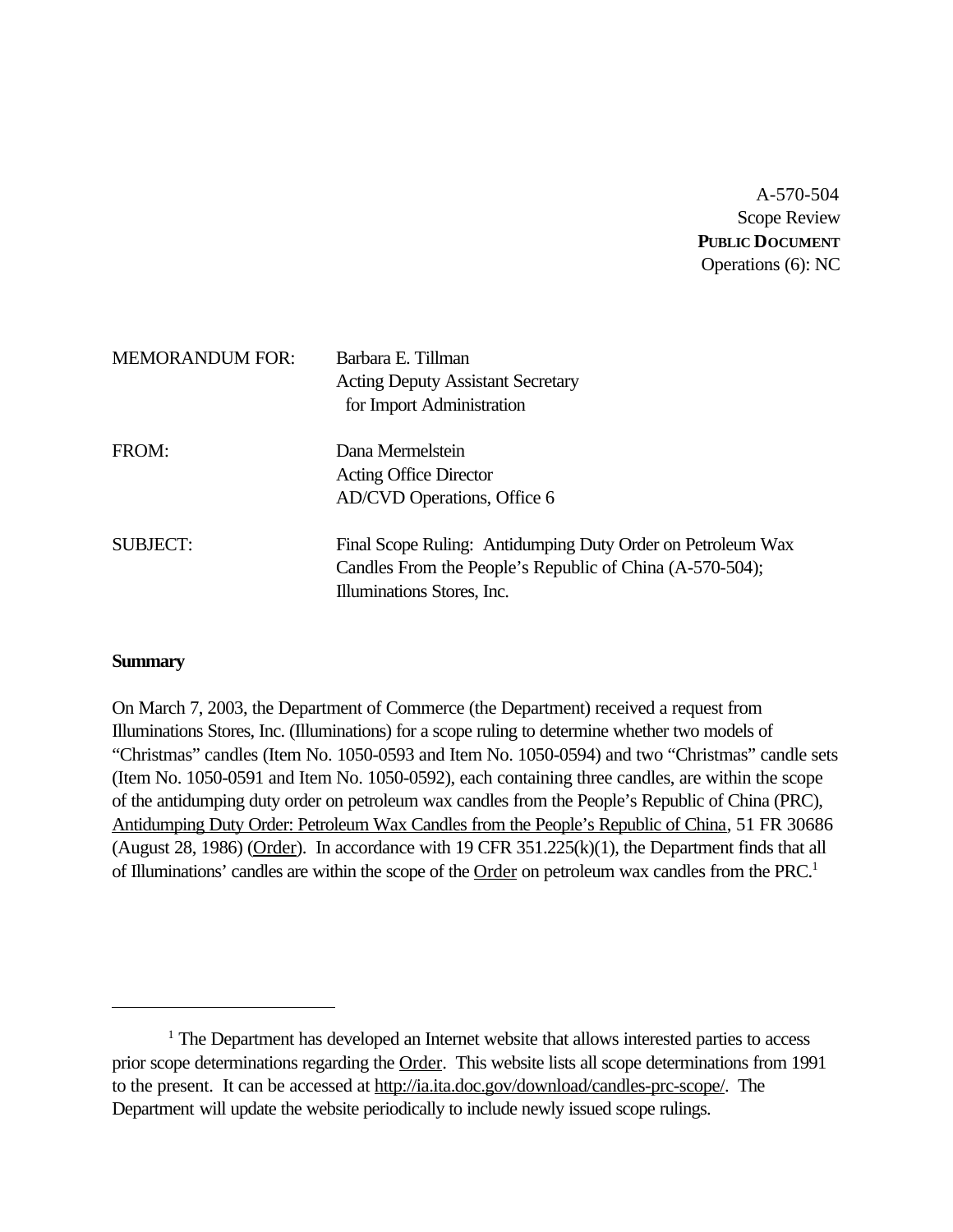## **Product Descriptions**

Illuminations' scope request, dated March 7, 2003, concerned two models of candles (one "gold ornament" candle (Item No. 1050-0593) and one "red ornament" candle (Item No. 1050-0594)) and two "ornament" candle sets (Item No. 1050-0591 and 1050-0592), each containing three candles.

In its scope request, Illuminations presents brief descriptions of the subject merchandise. Included with its scope request, Illuminations provided photographs of each model and one "red ornament" candle as a sample. Therefore, the Department's product descriptions are based on the sample provided, the accompanying pictures of the candles, and Illuminations' descriptions.

The "gold ornament" candle (Item No. 1050-0593) appears to be gold with a band of sparkling red glitter around the circumference of the sphere. Based on the pictures provided, the ornament does not appear to feature any other decorations.

The "red ornament" candle (Item No. 1050-0594) appears to be red with a gold glitter inset molded crown draped over the top third of the sphere. The ornament does not feature any other decorations.

The "ornament" candles sets (Item No. 1050-0591 and 1050-0592) each contain three candles comparable to the "gold ornament" and "red ornament" candles described above. The candles in these sets do not appear to feature any other decorations.

## **Illuminations' Request**

Illuminations argues that the company's candles are outside the scope of the Order because they are not one of the shapes listed in the Order, *i.e.*, tapers, spirals, and straight-sided dinner candles; rounds, columns, pillars, votives; and various wax-filled containers. Illuminations argues, in recent years, the Department has unlawfully expanded the scope of the Order to include shapes not specifically identified in the language of the Order, citing Final Scope Ruling - Antidumping Duty Order on Petroleum Wax Candles From The People's Republic of China (A-570-504); J.C. Penney Purchasing Corporation (November 9, 2001) (J.C. Penney Ruling) and Final Scope Ruling – Antidumping Duty Order on Petroleum Wax Candles From the People's Republic of China (A-570-504); San Francisco Candle Co. (June 10, 1993) (SFCC 1993 Ruling). Illuminations contends that the Department's rulings have reversed a decade of precedent, which excluded "ball" and "spherical" candles.

Illuminations also argues that its candles should be excluded from the scope of the Order because they are identifiable as "Christmas ornaments" pursuant to the novelty candle exception promulgated in the CIE –212/85, September 21, 1987, Letter from the Director, Office of Compliance, to Burditt, Bowles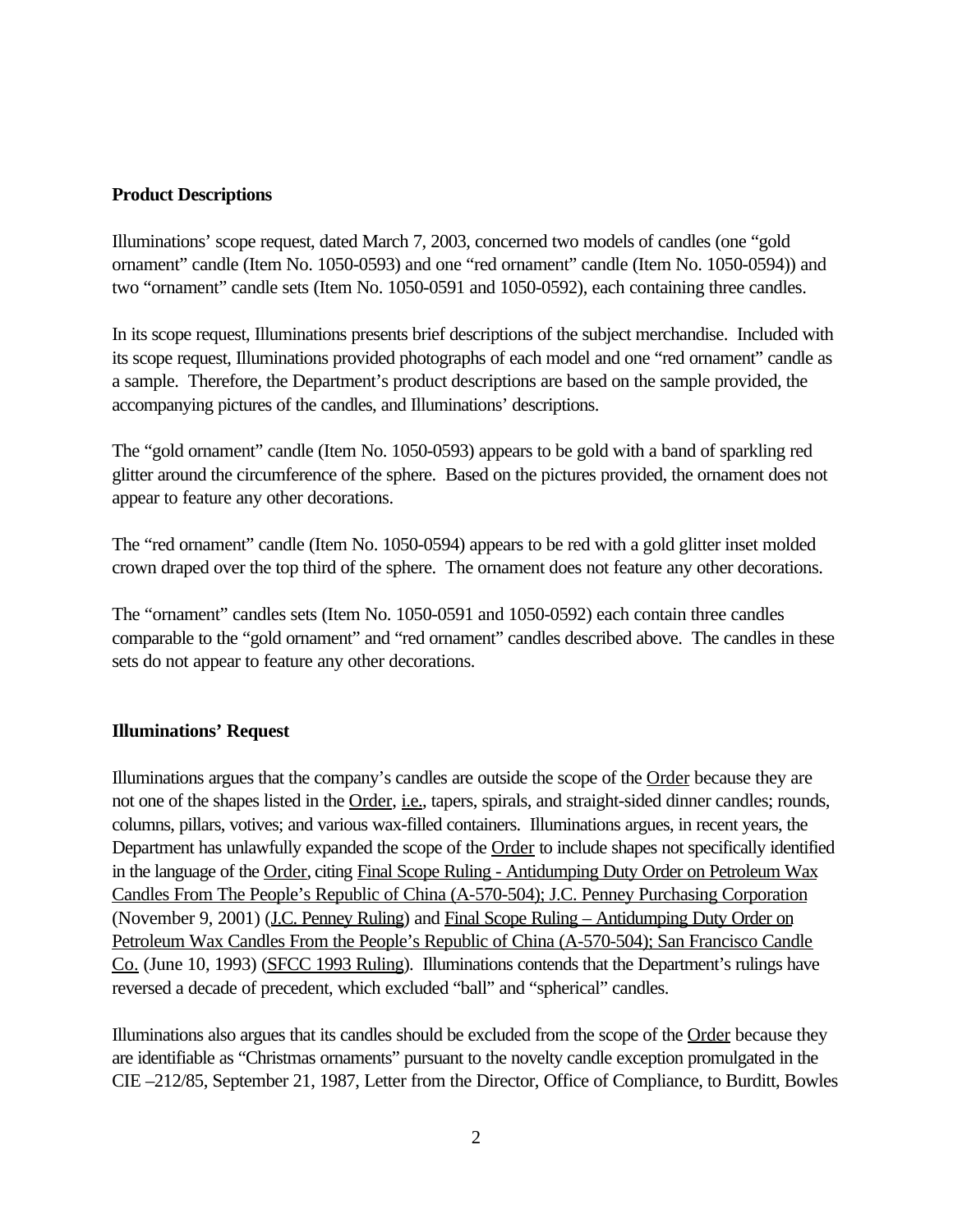& Radzius, Ltd., July 13, 1987 (Customs Notice). Illuminations states the Department has previously ruled that "Christmas ornaments" are identifiable objects. See Final Scope Ruling - Antidumping Duty Order on Petroleum Wax Candles From the People's Republic of China (A-570-504); Endar (April 7, 1999) (Endar April 7, 1999, Ruling). Illuminations further argues that its candles should be excluded from the scope of the Order because they are specially designed novelty candles for use exclusively in connection with the "Christmas season." Illuminations argues that the shape in combination with the symbols, colors, and patterns are clearly evocative of "Christmas ornaments."

Illuminations states that in cases where the above criteria is dispositive, the Department is obligated to consider a second set of criteria pursuant to 19 CFR 351.225(k)(2). In such situations, Illuminations argues, the Department must further consider: i) the physical characteristics of the product; ii) the expectations of the ultimate purchasers; iii) the ultimate use of the product; iv) the channels of trade in which the products are sold; and v) the manner in which the product is advertised and displayed. Illuminations argues that these secondary criteria remove any doubt that these candles should be excluded from the scope of the Order. Illuminations asserts it specifically designs, advertises and displays these candles as "Christmas ornament" candles. According to its scope request, Illuminations markets the candles only during the "Christmas season," and not during the "winter" season. Illuminations argues that the "Christmas ornaments" are specifically linked to Christmas trees and the Christmas holiday, and thus, these candles should be excluded from the scope of the Order.

Finally, Illuminations states that in its ruling, the Department should establish a cogent set of standards that are as objective as possible for the benefit of the import community. Illuminations contends that the Department's ever more subjective scope rulings have generated indecision on the part of customs officials who, when faced with candle imports at the port of entry, are deferring scope judgments to the Department. The end result, according to Illuminations, is that U.S. Customs and Border Protection (CBP) decisions that were once easy and routine, are now uncertain and delayed.

### **The National Candle Association's Comments**

The National Candle Association (NCA) describes Illuminations' candles as round candles. The NCA notes that the round-shaped candle is specifically described in the scope of the Order. Therefore, the NCA argues, the Department should rule that Illuminations' candles are within the scope of the Order. The NCA adds that the Department has previously determined that ball- and spherical-shaped candles are within the scope of the Order. See e.g., J.C. Penny Scope Ruling. The NCA also contends that, since Illuminations' candles do not feature any Christmas images or scenes, the candles were not specifically designed for use during the Christmas season. Therefore, the candles should not be considered "Christmas ornaments." The NCA says that the addition of a textured surface to a round candle does not transform an in-scope candle into an out-of-scope candle. NCA also argues that the candles' decorations are not sufficient to establish that it is intended for use exclusively during the Christmas holiday.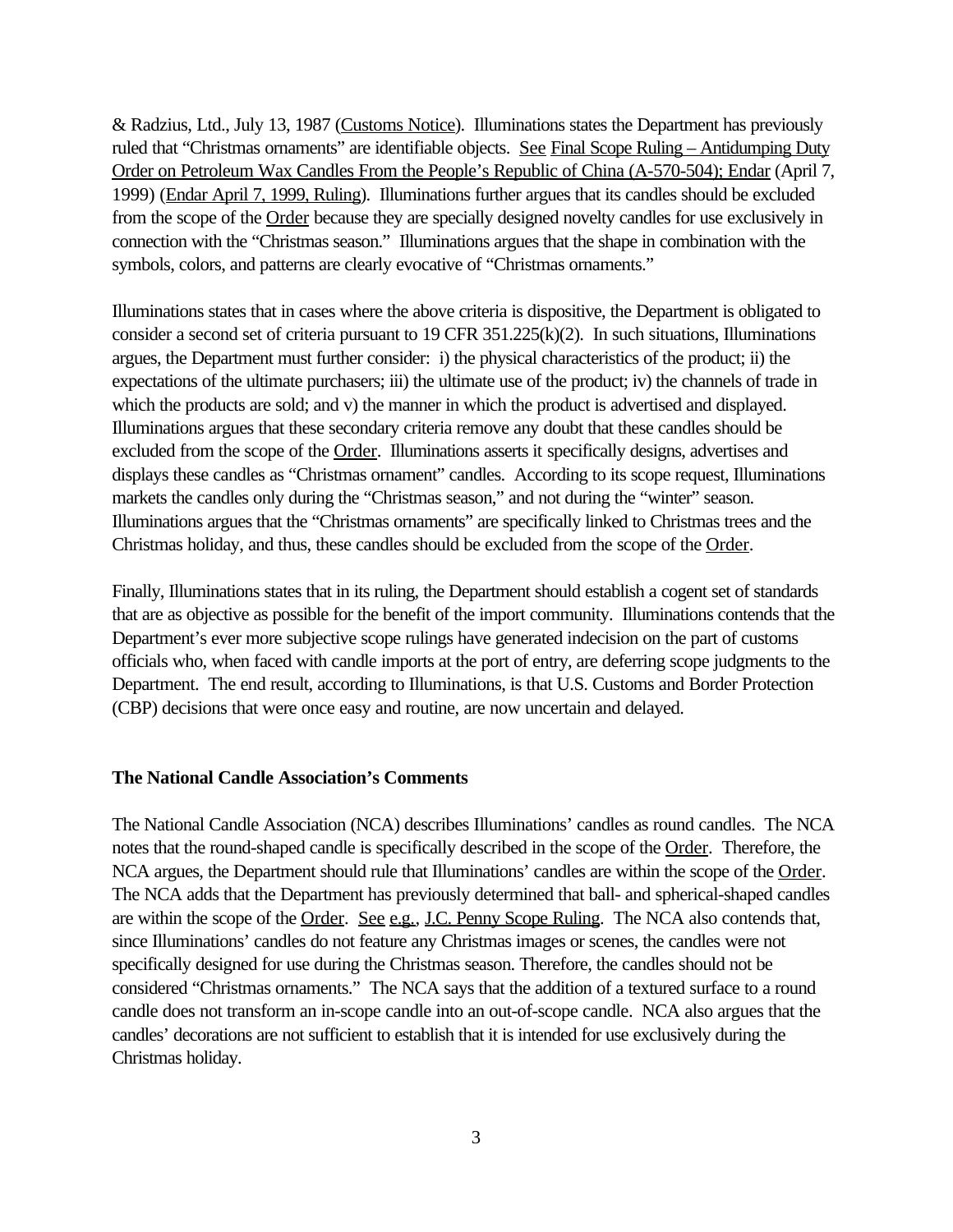In its comments, the NCA retraces the history of this Order, including the import surges and resultant injury suffered by domestic manufacturers, which prompted the original September 1985 antidumping petition. The NCA contends the antidumping statute and antidumping duty orders are remedial in nature and exceptions to them should be construed as narrowly as possible to preserve the efficacy of these orders. In support of its assertion, the NCA cites the Court of International Trade (CIT) ruling, with regard to the novelty candle exception, in which the CIT noted that "... a candle must be specifically designed for use only in connection with a religious holiday or special event to fall within the novelty candle exception." (Russ Berrie v. United States, 57 F. Supp. 2d 1184, 1194 (July 1999)). Thus, the NCA argues that the Department narrowly limited the novelty candle exception to figurine candles, candles shaped in the form of identifiable objects, and candles specifically designed for use only in connection with the holiday season.

The NCA notes that Illuminations' candles compete in the same channels of trade as the candles subject to the Order, and that their sales without the antidumping duty will severely injure the U.S. candle producers. The NCA further notes what it characterizes as the long-standing efforts of candle importers to ". . . expand the 'novelty candle' loophole in the Order through a continuing stream of scope requests, causing the Order on PRC candles to be subjected to over seventy Final Scope Rulings and many more requests." The NCA maintains that "{t}he success of the scope requests in eroding the Order has resulted in geometric increases in the volume of PRC candles coming into the United States." (NCA's comments at 5). The NCA argues that Illuminations is now asking the Department to narrow the scope of the Order to exclude everyday candles. The NCA states the Department does not have any legal authority to narrow the scope of the Order. With respect to the Customs Notice, the NCA argues that the Department narrowly limited the novelty candle exception to figurine candles, candles shaped in the form of identifiable objects, and candles specifically designed for use only in connection with the holiday season. (NCA's comments at 4).

## **Legal Framework**

The Department examines scope requests in accordance with the Department's scope regulations, which may be found at 19 CFR 351.225 (2003). On matters concerning the scope of an antidumping duty order, the Department first examines the descriptions of the merchandise contained in the petition, the initial investigation, and the determinations of the Secretary (including prior scope determinations) and the International Trade Commission (the Commission). See 19 CFR 351.225(k)(1). If the Department determines that these descriptions are dispositive of the matter, the Department will issue a final scope ruling as to whether or not the product is covered by the order. See 19 CFR 351.225(d).

Conversely, where the descriptions of the merchandise are *not* dispositive, the Department will consider the five additional factors set forth at 19 CFR 351.225(k)(2). These criteria are: i) the physical characteristics of the merchandise; ii) the expectations of the ultimate purchasers; iii) the ultimate use of the product; iv) the channels of trade in which the product is sold; and v) the manner in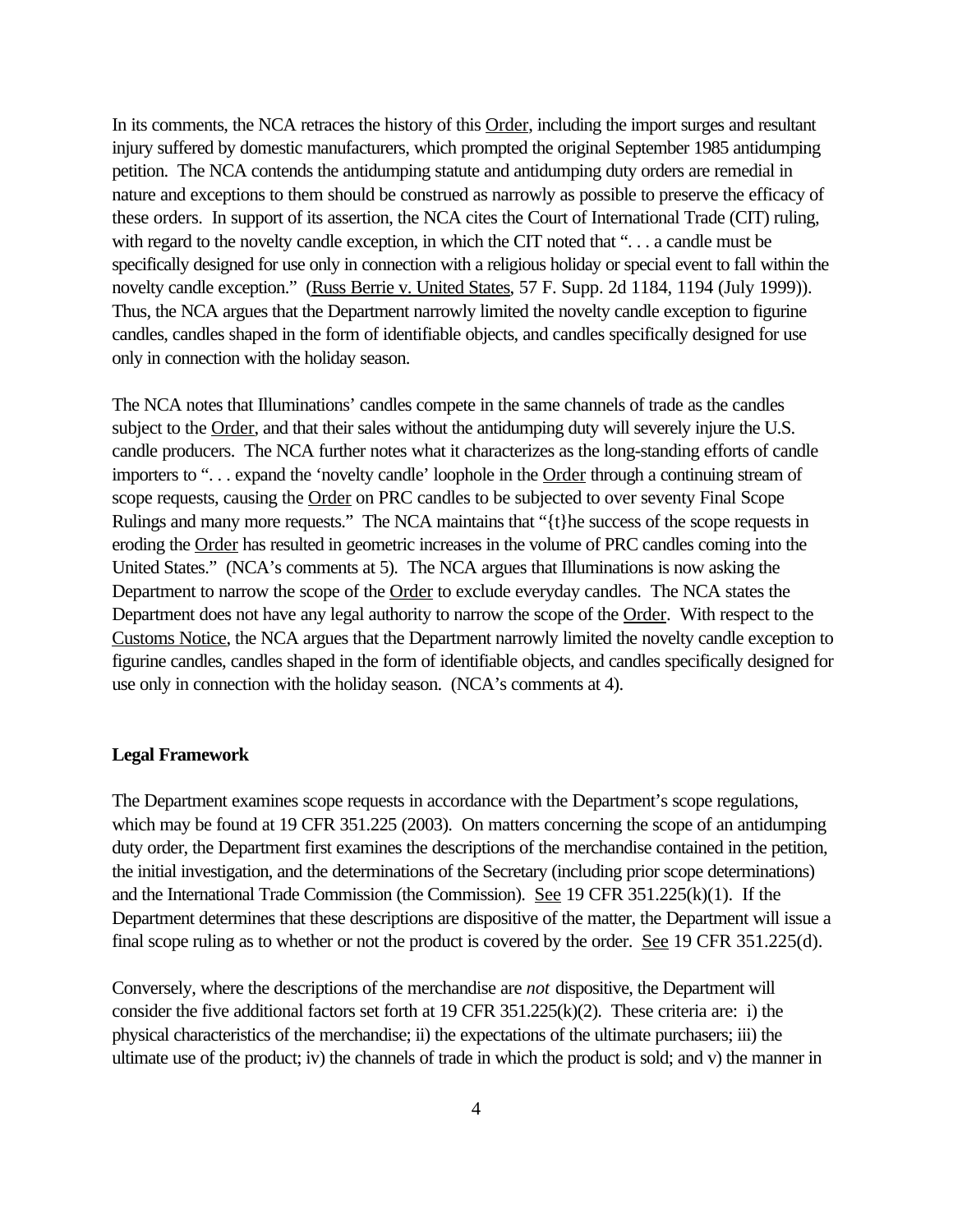which the product is advertised and displayed. The determination as to which analytical framework is most appropriate in any given scope inquiry is made on a case-by-case basis, with or without formal inquiry, after consideration of all evidence before the Department.

Pursuant to 19 CFR 351.225(k)(1), the Department will examine the description of the subject merchandise from the petition, the initial investigation, and the Commission's determinations. In its petition of September 4, 1985, the NCA requested that the investigation cover:

{c}andles {which} are made from petroleum wax and contain fiber or paper-cored wicks. They are sold in the following shapes: tapers, spirals, and straight-sided dinner candles; rounds, columns, pillars; votives; and various wax-filled containers. These candles may be scented or unscented and are generally used by retail consumers in the home or yard for decorative or lighting purposes.

See Antidumping Petition (September 4, 1985) at 7.

The Department defined the scope of the investigation in its notice of initiation. This scope language carried forward without change through the preliminary and final determinations of sales at less than fair value and the Order:

{c}ertain scented or unscented petroleum wax candles made from petroleum wax and having fiber or paper-cored wicks. They are sold in the following shapes: tapers, spirals, and straight-sided dinner candles; rounds, columns, pillars, votives; and various waxfilled containers.

See Petroleum Wax Candles from the People's Republic of China: Initiation of Antidumping Duty Investigation, 50 FR 39743 (September 30, 1985); Petroleum Wax Candles from the People's Republic of China: Preliminary Determination of Sales at Less Than Fair Value, 51 FR 6016 (February 19, 1986); Final Determination; and Order.

The Commission adopted a similar definition of the "like product" subject to its determinations, noting that the investigations did not include "birthday, birthday numeral and figurine type candles." See Determinations of the Commission (Final), USITC Publication 1888, August 1986, at 4, note 5, and A-2 (Commission Determination). The Commission stated that "we determine that the domestic like product shall consist only of petroleum wax candles." See Commission Determination, at 9. In its discussion of like product, the Commission also stated:

Petroleum wax candles are those composed of over 50 percent petroleum wax, and may contain other waxes in varying amounts, depending on the size and shape of the candle, to enhance the melt-point, viscosity, and burning power.

See Commission Determination, at 4-5.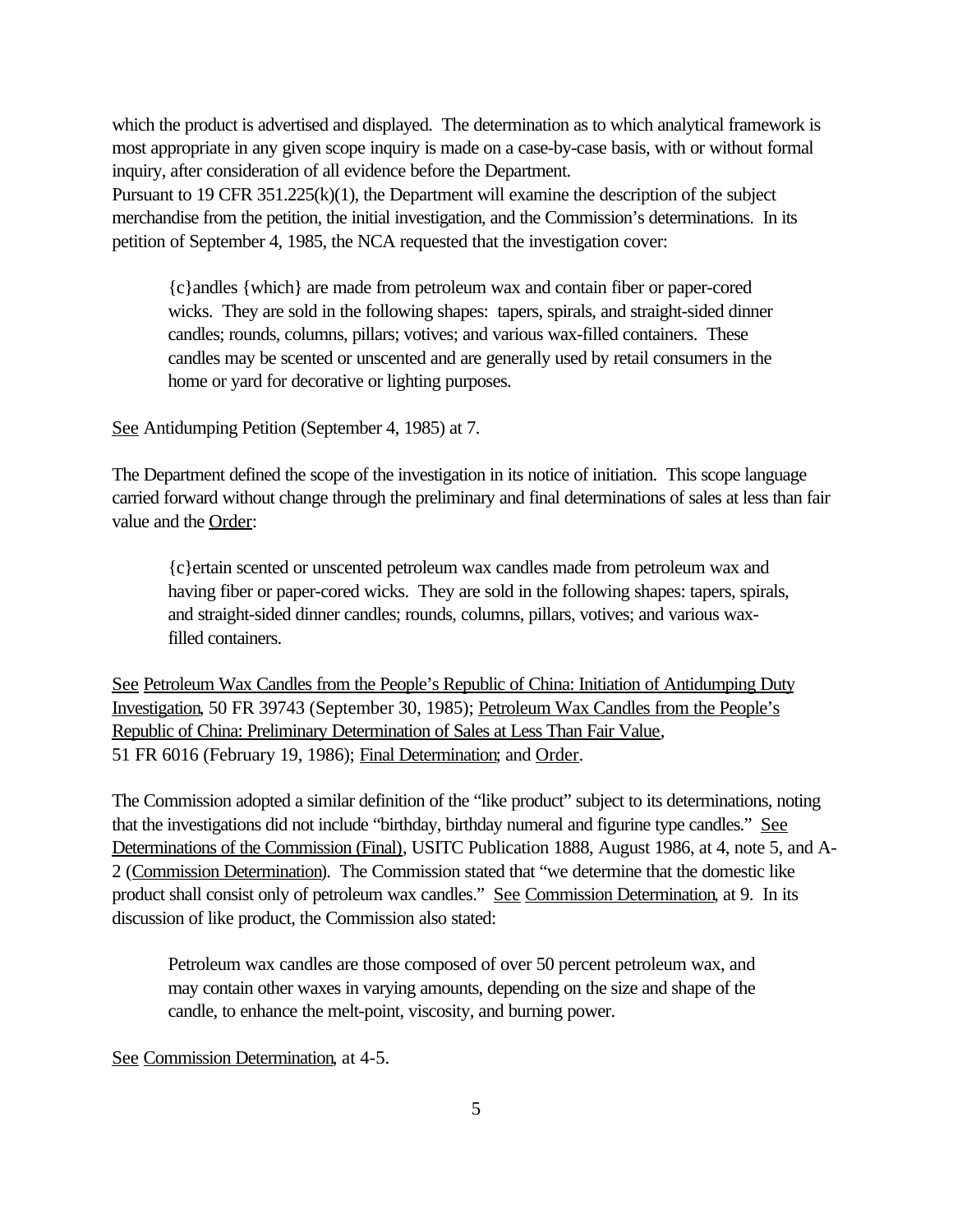The Department clarified the scope of the Order in relation to certain novelty candles. See Russ Berrie Ruling 57 F. Supp 2d at 1194. In 1987, the Department issued a notice to the United States Customs Service (CBP) in connection with a scope ruling which provides:

The Department of Commerce has determined that certain novelty candles, such as Christmas novelty candles, are not within the scope of the antidumping duty order on petroleum-wax candles from the People's Republic of China (PRC). Christmas novelty candles are candles specially designed for use only in connection with the Christmas holiday season. This use is clearly indicated by Christmas scenes and symbols depicted in the candle design. Other novelty candles not within the scope of the order include candles having scenes or symbols of other occasions (e.g., religious holidays or special events) depicted in their designs, figurine candles, and candles shaped in the form of identifiable objects (e.g., animals or numerals).

See Customs Notice.

Documents and parts thereof from the underlying investigation deemed relevant by the Department to this scope ruling were made part of the record of this determination and are referenced herein. Documents that were not presented to the Department, or placed by it on the record, do not constitute part of the administrative record for this scope determination.

In November 2001, the Department changed its interpretation of the scope of the Order. See J.C. Penney Ruling. In this ruling, the Department reviewed the text of the scope of the Order, beginning with the text of the first sentence of the scope which covers "{c}ertain scented or unscented petroleum wax candles made from petroleum wax and having fiber or paper-cored wicks." See Order. The text following this broad, inclusive sentence provides a list of shapes; this list is not modified by any express words of exclusivity. The result of our prior practice of not including within the scope of the Order candles of a shape other than those specifically listed in the Order was inconsistent with the fact that the candles were "scented or unscented petroleum wax candles made from petroleum wax and having fiber or paper-cored wicks."<sup>2</sup> In the <u>J.C. Penney Ruling</u>, the Department revised this practice because the former practice had the effect of narrowing the broad coverage of the first sentence of the Order's scope. The list of shapes in the second sentence of the Order's scope does not provide a textual basis for such a narrowing of the coverage of the first sentence of the Order's scope.

<sup>2</sup> See, e.g., Final Scope Ruling - Antidumping Duty Order on Petroleum Wax Candles From the People's Republic of China (A-570-504); Endar Corp. (January 11, 2000) (Endar) (The Department determines that a "dragonfly" candle, in the shape of a rough-hewn stone with a dragonfly carved on top, should not be included within the scope because it is of a shape not specifically listed by the language of the scope), and Final Scope Ruling – Antidumping Duty Order on Petroleum Wax Candles From the People's Republic of China (A-570-504); American Drug Stores, Inc. (March 16, 1998) (The Department determined that a sphere or ball-shaped candle should not be included within scope because it is a shape not specifically listed by the language of the scope).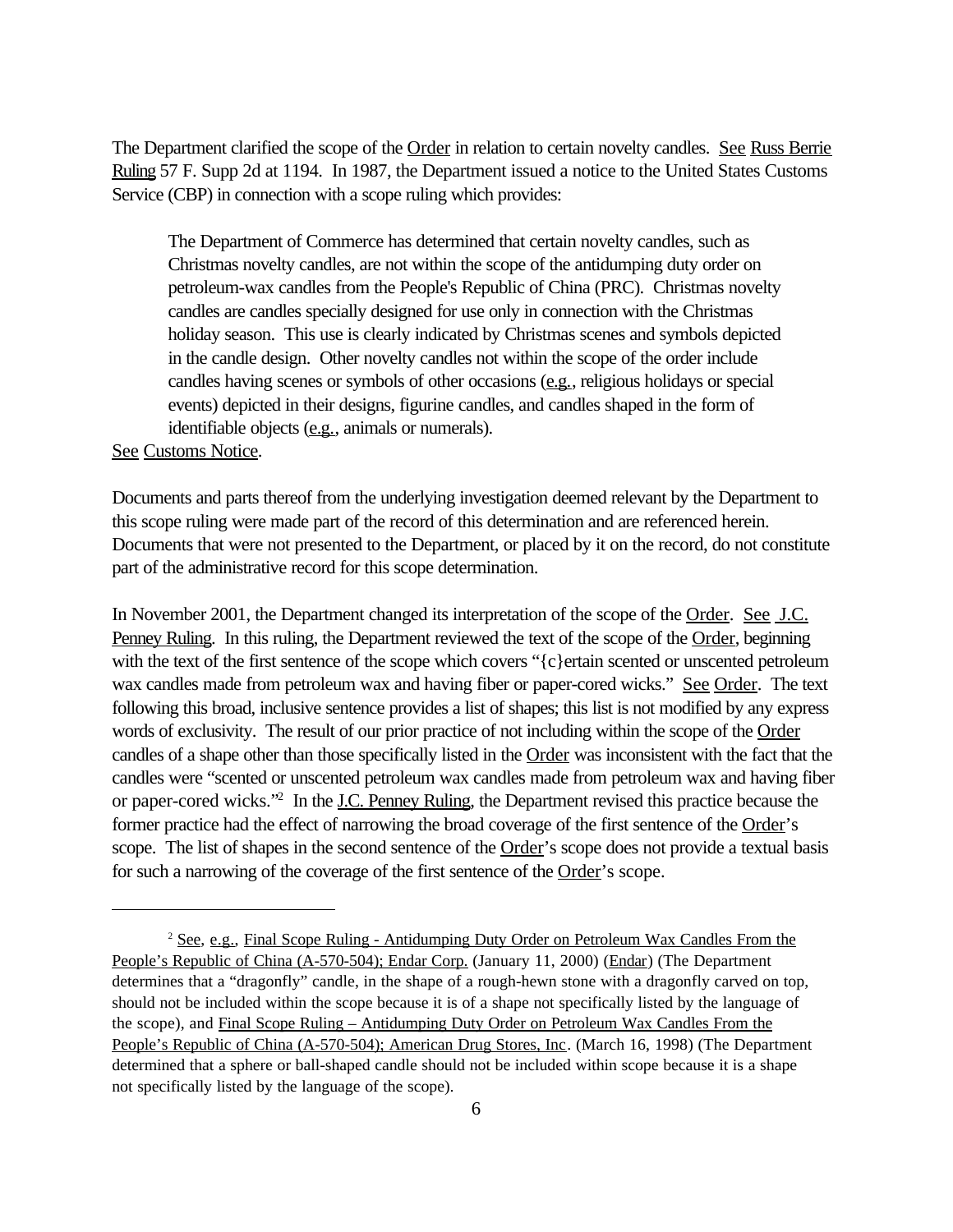This approach of evaluating candles in light of the entire text of the Order's scope is in keeping with Duferco Steel, noting that a better approach in scope rulings is to avoid subjective issues of intent and, instead, look to the petition's language to determine whether the class or kind of merchandise at issue was expressly included. See Duferco Steel, Inc. v. United States, 146 F. Supp. 2d 913 (CIT 2001) (Duferco Steel).

Although the specific scope decision in Duferco Steel has been overturned by the United States Court of Appeals of the Federal Circuit (CAFC) in Duferco Steel, Inc. v. United States, 296 F.3d 1087 (Fed. Cir. 2002) (Duferco Steel II), the CAFC's ruling does not undermine the Department's scope determination in the J.C. Penney Ruling. The plain language of the scope of the Order clearly states "{c}ertain scented or unscented petroleum wax candles made from petroleum wax and having fiber or paper-cored wicks . . . sold in the following shapes: tapers, spirals, and straightsided dinner candles; rounds, columns, pillars, votives; and various wax-filled containers" are included within the scope of the Order. Thus, the Order offers a descriptive list of the shapes of candles included within the Order, but, as the courts have recognized, there is no requirement that every single product covered must be identified in the scope. More specifically, the CAFC has stated that "the petitions that led to the issuance of the order did not need to specifically identify the {product} in order to cover {it}; our precedent, to say nothing of the regulations, makes clear that neither a petition nor an antidumping or countervailing duty order requires that level of specificity." The CAFC further stated "{a}s a matter of law, a petition need not list the entire universe of products . . . in order {for the petition} to cover those products.<sup>4</sup> Thus, as applied to this Order, there is no requirement, nor is it possible, for all the shapes of candles to be listed.<sup>5</sup> In fact, if the list were exhaustive, there would have been no need for the Department to render a decision on novelty candles or any other candle that was not explicitly listed as a shape in the scope of the Order. However, the Department did issue the novelty candle exception, which offered a narrowly construed exception and left all other petroleum wax candles from the PRC covered by the Order.

When determining whether a particular novelty candle is within the scope of the Order, the Department will first determine whether the candle is made of petroleum wax. If the candle is made of petroleum wax, the Department will look to see whether the shape of the candle falls within those shapes listed in the second sentence of the scope as defined in the Order, i.e., "tapers, spirals, and straight-sided dinner candles; rounds, columns, pillars, votives; and various wax-filled containers." If the Department determines that a candle is one of these shapes, it is within the scope of the Order.

 $4$   $\underline{\mathrm{Id}}$ .

<sup>3</sup> Novosteel SA v. United States, 284 F.3d 1261, 1264 (Fed. Cir. 2002).

<sup>5</sup> See Petroleum Wax Candles from China, USITC Pub. No. 3226 Investigation No. 731-TA-282 (Review) (August 1999) (USITC Pub. No. 3226), at 18 ("Candles come in a wide variety of shapes and sizes. Major U.S. candle manufacturers reportedly will offer 1,000 to 2,000 varieties of candles in their product lines").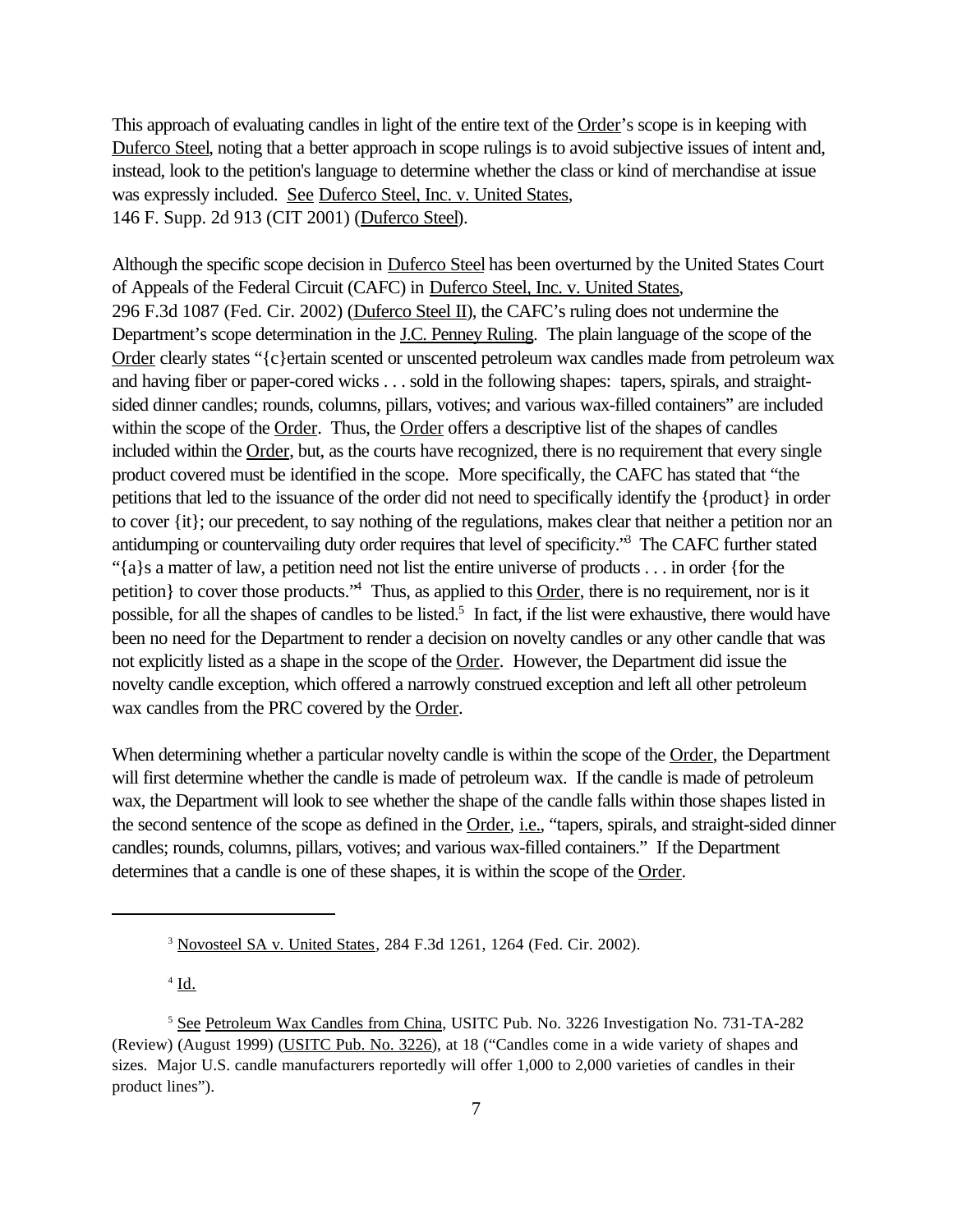If the Department finds that a candle's shape is not among the shapes listed in the second sentence of the scope as defined in the Order, i.e., taper, spiral, straight-sided dinner candle, round, column, pillar, votive, and various wax-filled containers, then the candle will be evaluated to determine whether it is a novelty candle. For a candle to qualify for this exception, the characteristic which is claimed to render it a novelty candle (i.e., the shape of an identifiable object or a holiday-specific design), should be easily recognizable in order for the candle to merit not being included within the scope of the Order. Specifically, among other determining factors, the Department will examine whether the characteristic is identifiable from most angles and whether or not it is minimally decorative, e.g., small and/or singularly placed on the candle. If the identifiable object or holiday-specific design is not identifiable from most angles, or if the design or characteristic is minimally decorative, the Department may determine that the candle should be included within the scope of the Order. See Final Scope Ruling – Antidumping Duty Order on Petroleum Wax Candles From the People's Republic of China (A-570-504); J.C. Penney Purchasing Corp. (May 21, 2001); Final Scope Ruling – Antidumping Duty Order on Petroleum Wax Candles From the People's Republic of China (A-570-504); San Francisco Candle Co. (Feb. 12, 2001) (SFCC Ruling); San Francisco Candle Company, Inc. v. United States, 265 F. Supp. 2d 1374, 1379 (CIT 2003) (SFCC); and Endar. If the candle does not possess characteristics set out in the 1987 novelty candle exception, and it is a scented or unscented petroleum wax candle made from petroleum wax and having a fiber or paper-cored wick, the Department will determine that the candle is within the scope of the Order.

#### **Analysis**

With respect to the involved request, the Department finds, for the reasons outlined below, that Illuminations' two "Christmas ornament" candles (Item No. 1050-0593 and Item No. 1050-0594) and two "Christmas ornament" candle sets (Item No. 1050-0591 and Item No. 1050-0592) are within the scope of the Order. The sphere shape of the candles does not prevent them from being included within the scope of the Order. Additionally, these candles do not have any scenes or symbols that are associated with the Christmas holiday or that would otherwise render them outside the scope of the Order on the basis of the novelty candles exception.

### **1. "Gold Ornament" candle (Item No. 1050-0593)**

Illuminations' "gold ornament" candle (Item No. 1050-0593) is mostly painted gold with a band of sparkling red glitter around the circumference of the candle. According to Illuminations' scope request, the "gold ornament" candle is three inches in diameter. Based on Illuminations' description of its "gold ornament" candle (Item No. 1050-0593) and upon our examination of the photographs provided to the Department, we examined whether the "gold ornament" candle (Item No. 1050-0593) should not be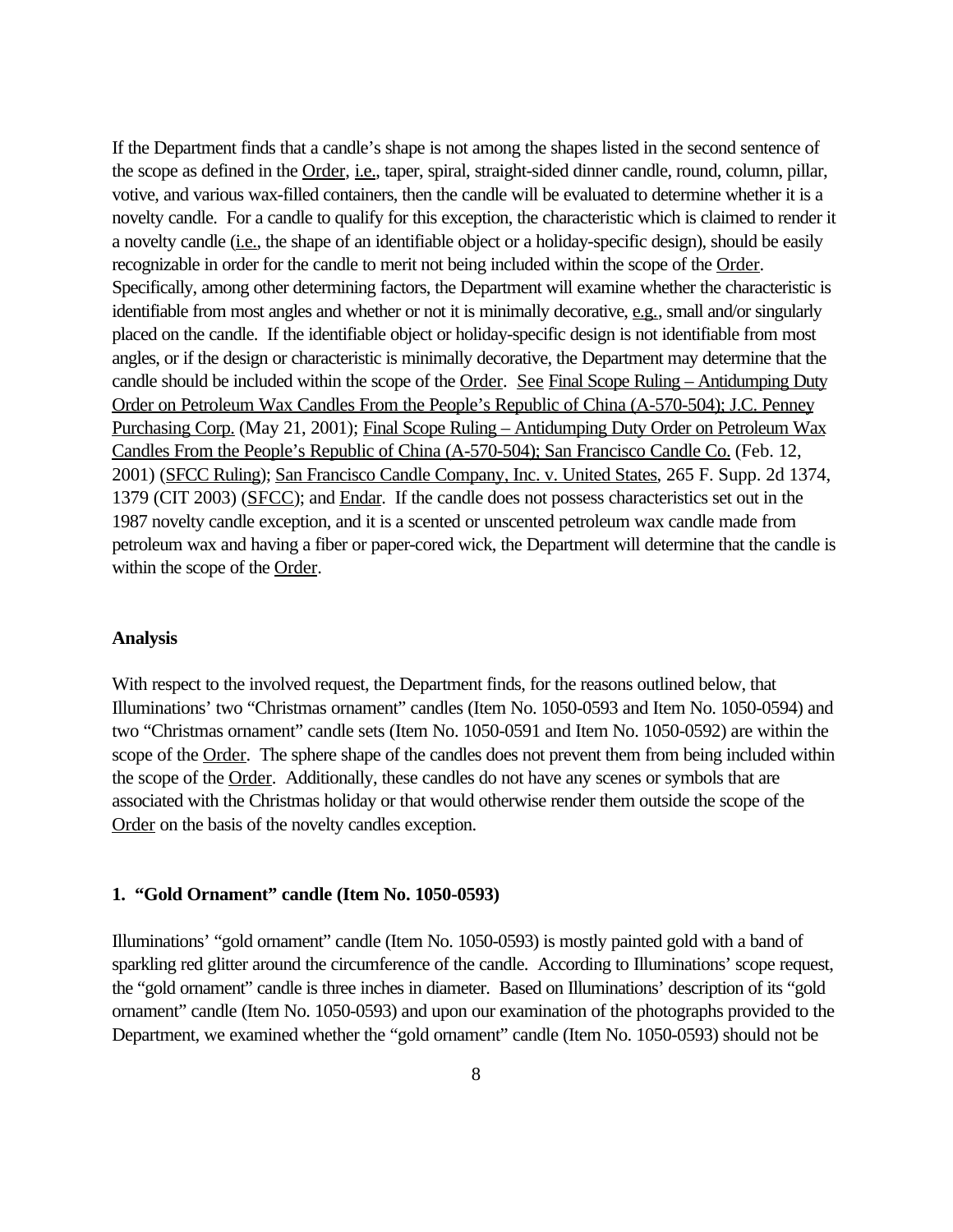included within the scope of the Order. We determined that the spherical candle, identified as Item No. 1050-0593, mostly painted gold with a band of sparkling glitter, falls within the scope of the Order.

We find that a sphere is the same shape as a round – principally it is a three-dimensional entity in which all points are equidistant from the center<sup>6</sup> – thus, the "gold ornament" candle is a round, a shape specifically listed in the scope of the Order. The explicit language of the Order states:

{c}andles {which} are made from petroleum wax and contain fiber or paper-cored wicks. They are sold in the following shapes: tapers, spirals, and straight-sided dinner candles; rounds, columns, pillars; votives; and various wax-filled containers. These candles may be scented or unscented ... and are generally used by retail consumers in the home or yard for decorative or lighting purposes.

See Petroleum Wax Candles from the People's Republic of China: Initiation of Antidumping Duty Investigation, 50 FR 39743 (September 30, 1985); Petroleum Wax Candles from the People's Republic of China: Preliminary Determination of Sales at Less Than Fair Value, 51 FR 6016 (February 19, 1986); Final Determination; and Order.

In its scope request, Illuminations argues the Department should exclude the "gold ornament" candle (Item No. 1050-0593) from the scope of the Order because the candle is an identifiable object. We find that the candle is not an object. Instead, the candle is in the form of a shape that is expressly included within the scope of the Order. In prior scope rulings, we have established the difference between a shape and an object in making our determinations:

The difference between a shape and an object generally is one of specificity. A shape is generally the characteristic surface configuration of a thing, the outline or contour... An object is more specific, something perceptible by one or more senses, especially vision or touch, a material thing ...We would not consider the geometric shape of a half-sphere to constitute a material thing that has sufficient specificity to warrant treatment as an identifiable object under the July 1987 novelty candle exception. Rather, more specifically shaped material things such as leaves, hearts and pine cones, all ruled outside of the scope of the Order by the Department in the past, would constitute identifiable objects falling within the July 1987 novelty exception. See Final Scope Ruling: Antidumping Duty Order on Petroleum Wax Candles from the People's Republic of China (A-570-504); Atico Scope Ruling (April 8, 2002).

With respect to Illuminations' argument that this candle is a holiday candle, and therefore should not be

<sup>&</sup>lt;sup>6</sup> Definition of "round" (adjective): according to Merriam-Webster online  $(\underline{www.m-w.com})$  as "having every part of the surface or circumference equidistant from the center." While one definition of a "sphere" (noun) according to Merriam-Webster online is a "solid that is bounded by a surface consisting of all points at a given distance from a point constituting its center."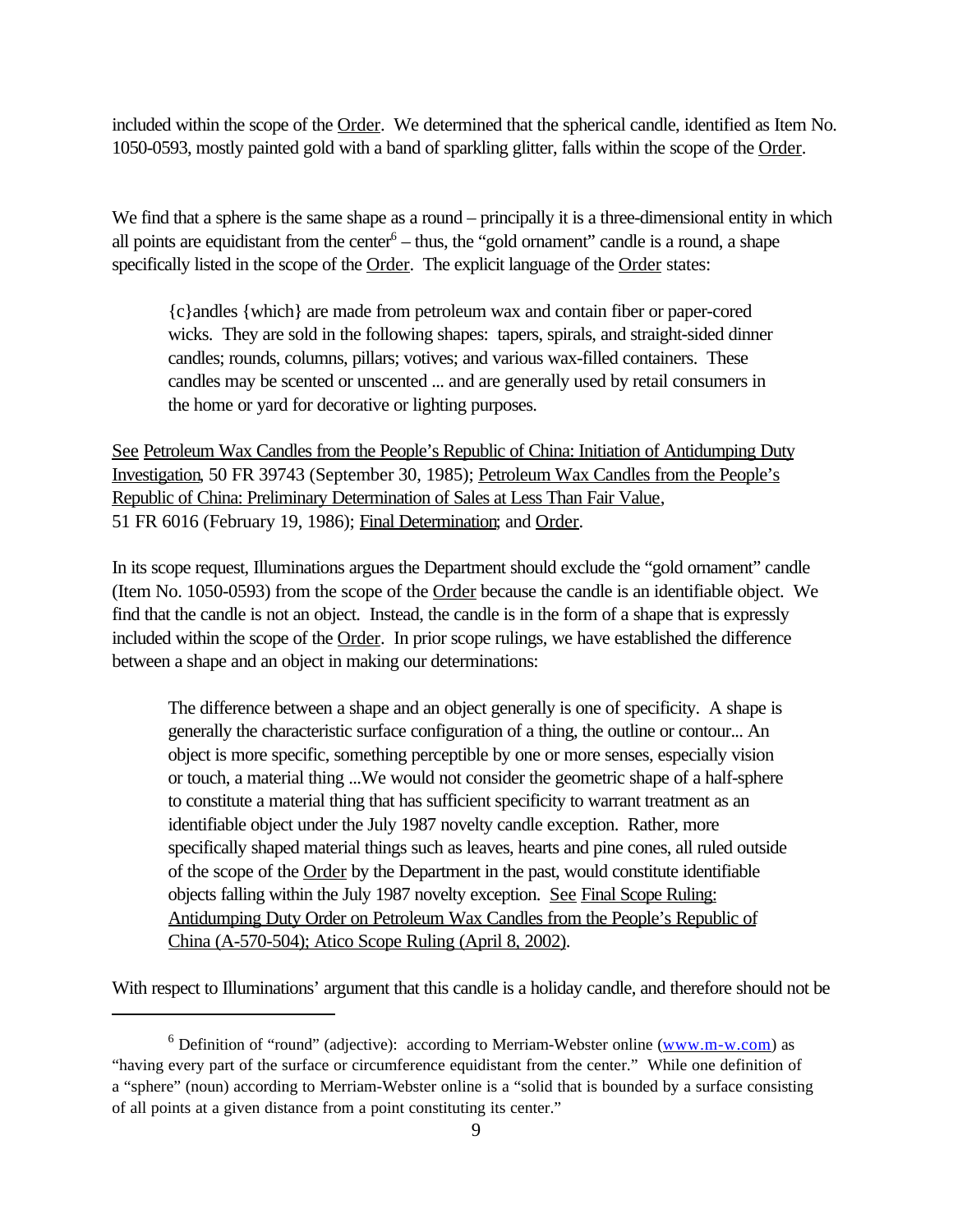included in the scope of the Order, we find the involved candle does not qualify for the novelty exception because this candle is not a holiday candle. The involved candle does not contain any scenes, symbols, or other decorations specific to the Christmas holiday. We disagree that the surface design, gold with red glitter, is particularly evocative of a "Christmas ornament," nor does it make the candle exclusively related to the Christmas holiday. The Department has ruled in the past that candles not containing "scenes or symbols specifically related to a holiday or other special event" are within the scope of the Order, because their use is not attributable solely to Christmas or another holiday. Thus, the Department finds the "gold ornament" candle (Item No. 1050-0593) does not qualify for the holiday exception and, therefore, is included within the scope of the Order.

# **2. "Red Ornament" candle (Item No. 1050-0594)**

Illuminations' "red ornament" candle (Item No. 1050-0594) is mostly red with a gold glitter inset molded crown draped over the top third of the sphere. According to Illuminations' scope request, the "red ornament" candle is three inches in diameter. Based on Illuminations' description of its "red ornament" candle (Item No. 1050-0594) and upon our examination of the photographs and sample provided to the Department, we examined whether the "red ornament" candle (Item No. 1050-0594) should not be included within the scope of the Order. We determined that the spherical candle, identified as Item No. 1050-0594, mostly red with a gold glitter inset molded crown draped over the top third of the sphere, falls within the scope of the Order.

We find that a sphere is the same shape as a round – principally it is a three-dimensional entity in which all points are equidistant from the center<sup> $7$ </sup> – thus, the "red ornament" candle is a round, a shape specifically listed in the scope of the Order. The explicit language of the Order states:

{c}andles {which} are made from petroleum wax and contain fiber or paper-cored wicks. They are sold in the following shapes: tapers, spirals, and straight-sided dinner candles; rounds, columns, pillars; votives; and various wax-filled containers. These candles may be scented or unscented ... and are generally used by retail consumers in the home or yard for decorative or lighting purposes.

See Petroleum Wax Candles from the People's Republic of China: Initiation of Antidumping Duty Investigation, 50 FR 39743 (September 30, 1985); Petroleum Wax Candles from the People's Republic of China: Preliminary Determination of Sales at Less Than Fair Value, 51 FR 6016 (February 19, 1986); Final Determination; and Order.

In its scope request, Illuminations argues the Department should exclude the "red ornament" candle (Item No. 1050-0594) from the scope of the Order because the candle is an identifiable object. We

<sup>&</sup>lt;sup>7</sup> Definition of "round" (adjective): according to Merriam-Webster online  $(\underline{www.m-w.com})$  as "having every part of the surface or circumference equidistant from the center." While one definition of a "sphere" (noun) according to Merriam-Webster online is a "solid that is bounded by a surface consisting of all points at a given distance from a point constituting its center."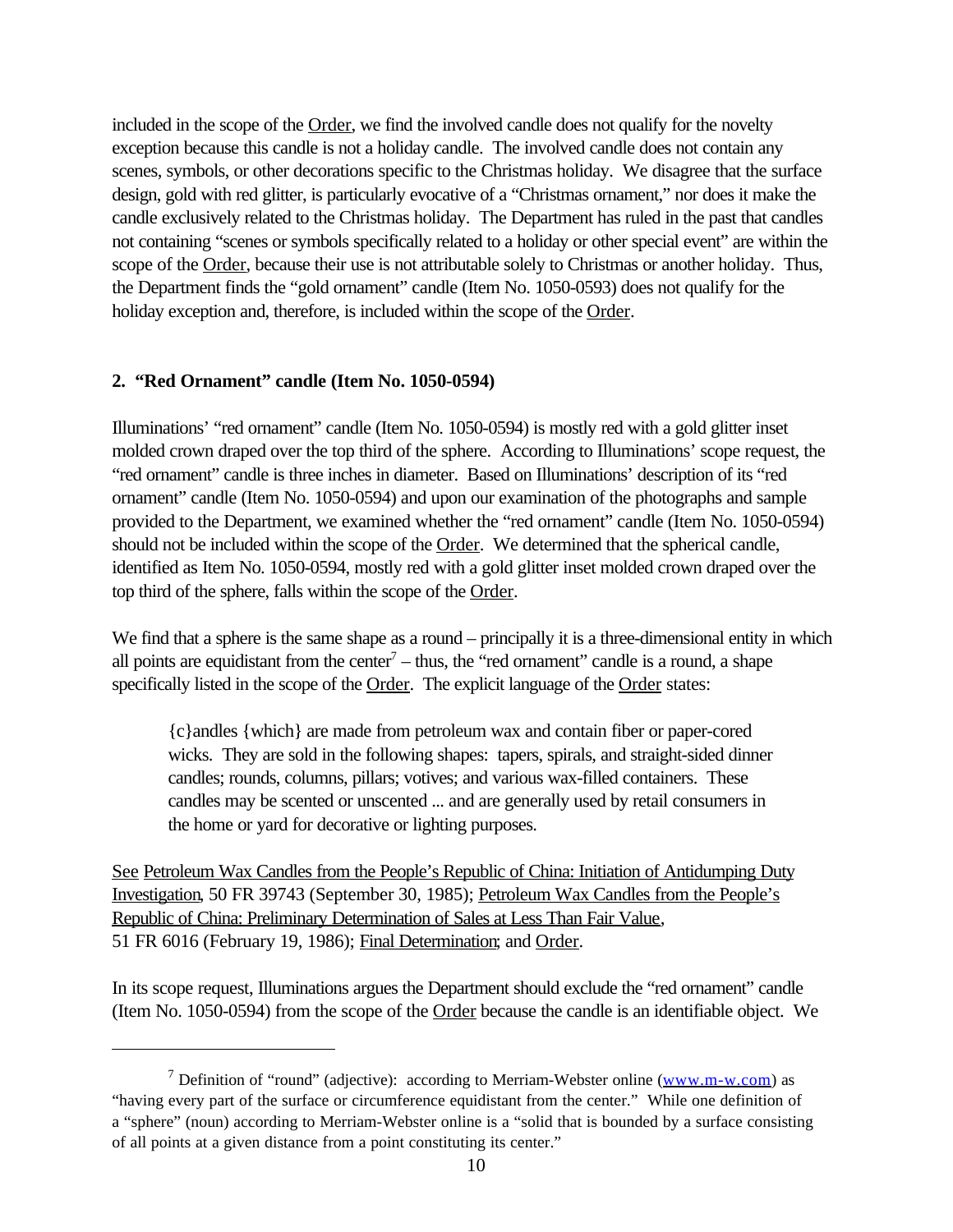find that the candle is not an object. Instead, the candle is in the form of a shape that is expressly included within the scope of the Order. In prior scope rulings, we have established the difference between a shape and an object in making our determinations:

The difference between a shape and an object generally is one of specificity. A shape is generally the characteristic surface configuration of a thing, the outline or contour... An object is more specific, something perceptible by one or more senses, especially vision or touch, a material thing ...We would not consider the geometric shape of a half-sphere to constitute a material thing that has sufficient specificity to warrant treatment as an identifiable object under the July 1987 novelty candle exception. Rather, more specifically shaped material things such as leaves, hearts and pine cones, all ruled outside of the scope of the Order by the Department in the past, would constitute identifiable objects falling within the July 1987 novelty exception. See Final Scope Ruling: Antidumping Duty Order on Petroleum Wax Candles from the People's Republic of China (A-570-504); Atico Scope Ruling (April 8, 2002).

With respect to Illuminations' argument that this candle is a holiday candle, and therefore should not be included in the scope of the Order, we find the involved candle does not qualify for the novelty exception because this candle is not a holiday candle. The involved candle does not contain any scenes, symbols, or other decorations specific to the Christmas holiday. We disagree that the surface design, red with gold glitter, is particularly evocative of a "Christmas ornament," nor does it make the candle exclusively related to the Christmas holiday. The Department has ruled in the past that candles not containing "scenes or symbols specifically related to a holiday or other special event" are within the scope of the Order, because their use is not attributable solely to Christmas or another holiday. Thus, the Department finds the "red ornament" candle (Item No. 1050-0594) does not qualify for the holiday exception and, therefore, is included within the scope of the Order.

## **3. "Gold Ornament" candle set (Item No. 1050-0591) 4. "Red Ornament" candle set (Item No. 1050-0592)**

Illuminations' "gold ornament" candle set (Item No. 1050-0591) contains three gold candles similar to the "gold ornament" candle (Item No. 1050-0593). Illuminations' "red ornament" candle set (Item No. 1050-0592) contains three red candles similar to the "red ornament" candle (Item No.1050-0594). According to Illuminations' scope request, the candles in both of these sets are two and a half inches in diameter. Based on Illuminations' description of the candles, and upon our examination of the photographs provided to the Department, we examined whether the "gold ornament" candle set (Item No. 1050-0591) and the "red ornament" candle set (Item No. 1050-0592) should not be included within the scope of the Order. We determined that the spherical candles in both sets fall within the scope of the Order.

We find that a sphere is the same shape as a round – principally it is a three-dimensional entity in which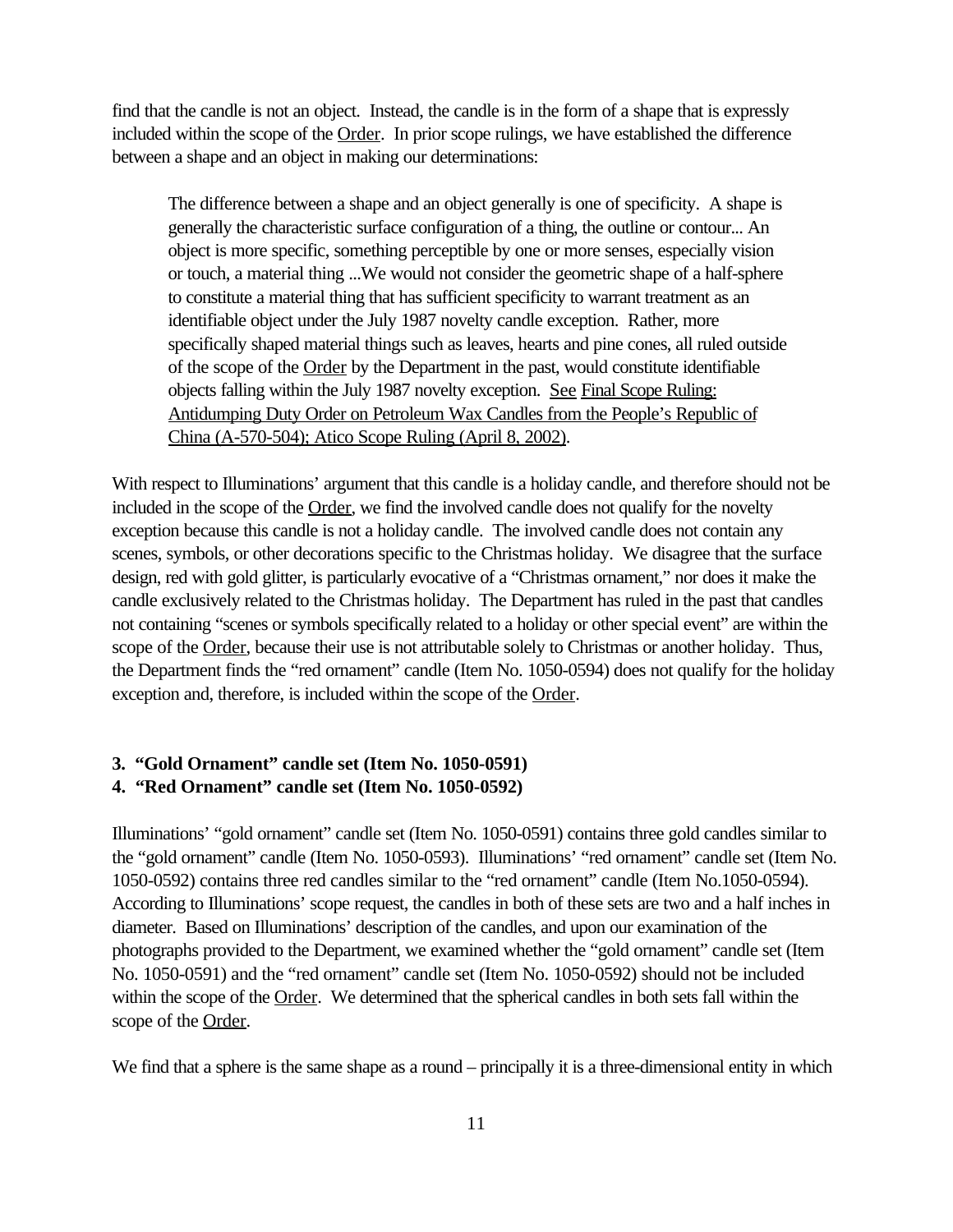all points are equidistant from the center $8 -$  thus, the candles in the "gold ornament" and "red ornament" candle sets are rounds, a shape specifically listed in the scope of the Order. The explicit language of the Order states:

{c}andles {which} are made from petroleum wax and contain fiber or paper-cored wicks. They are sold in the following shapes: tapers, spirals, and straight-sided dinner candles; rounds, columns, pillars; votives; and various wax-filled containers. These candles may be scented or unscented ... and are generally used by retail consumers in the home or yard for decorative or lighting purposes.

See Petroleum Wax Candles from the People's Republic of China: Initiation of Antidumping Duty Investigation, 50 FR 39743 (September 30, 1985); Petroleum Wax Candles from the People's Republic of China: Preliminary Determination of Sales at Less Than Fair Value, 51 FR 6016 (February 19, 1986); Final Determination; and Order.

Illuminations argues the Department should exclude the "gold ornament" (Item No. 1050-0591) and "red ornament" (Item No. 1050- 0592) candle sets from the scope of the Order because the candles in these sets are identifiable objects. We find that these candles are not objects. Instead, these candles are in the form of a shape that is expressly included within the scope of the Order. In prior scope rulings, we have established the difference between a shape and an object in making our determinations:

The difference between a shape and an object generally is one of specificity. A shape is generally the characteristic surface configuration of a thing, the outline or contour... An object is more specific, something perceptible by one or more senses, especially vision or touch, a material thing ...We would not consider the geometric shape of a half-sphere to constitute a material thing that has sufficient specificity to warrant treatment as an identifiable object under the July 1987 novelty candle exception. Rather, more specifically shaped material things such as leaves, hearts and pine cones, all ruled outside of the scope of the Order by the Department in the past, would constitute identifiable objects falling within the July 1987 novelty exception. See Final Scope Ruling: Antidumping Duty Order on Petroleum Wax Candles from the People's Republic of China (A-570-504); Atico Scope Ruling (April 8, 2002).

With respect to Illuminations' argument that these candles are holiday candles, and therefore should not be included in the scope of the Order, we find the involved candles do not qualify for the novelty exception because they are not holiday candles. The involved candles do not contain any scenes, symbols, or other decorations specific to the Christmas holiday. We disagree that the colors or glitter designs on the surface of these candles are particularly evocative of a "Christmas ornament," nor do they make the candles exclusively related to the Christmas holiday. The Department has ruled in the

<sup>&</sup>lt;sup>8</sup> Definition of "round" (adjective): according to Merriam-Webster online (www.m-w.com) as "having every part of the surface or circumference equidistant from the center." While one definition of a "sphere" (noun) according to Merriam-Webster online is a "solid that is bounded by a surface consisting of all points at a given distance from a point constituting its center."